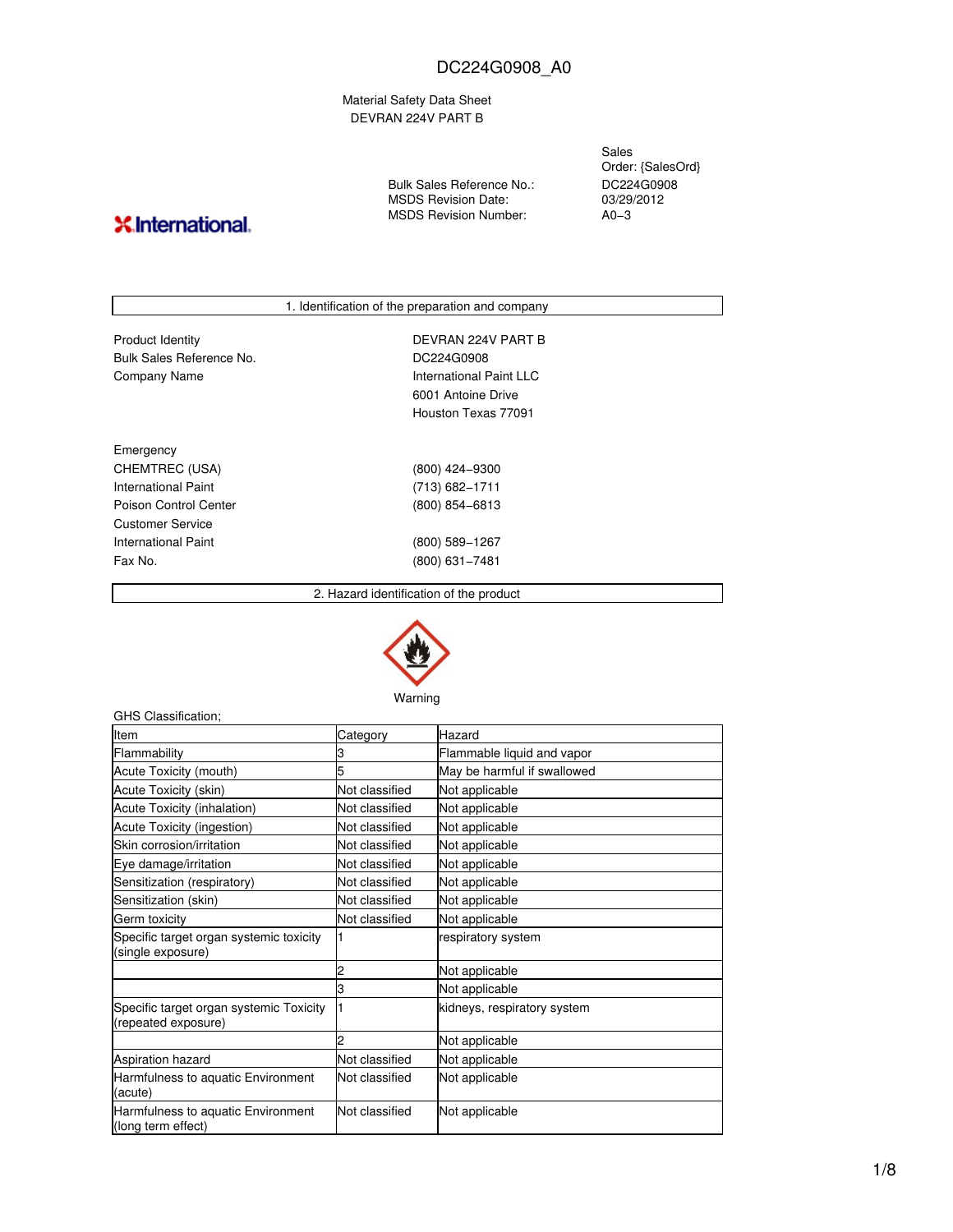| Carcinogenicity              | Not classified | Not applicable |
|------------------------------|----------------|----------------|
| <b>Reproductive Toxicity</b> | Not classified | Not applicable |
| Organic Peroxide             | Not classified | Not applicable |

Safety Phrases: Not Applicable

| Overview           | NOTICE: Reports have associated repeated and prolonged occupational<br>overexposure to solvents with permanent brain and nervous system damage.<br>Intentional misuse by deliberately concentrating and inhaling the contents may be<br>harmful or fatal. Avoid contact with eyes, skin and clothing. |  |  |  |  |  |
|--------------------|-------------------------------------------------------------------------------------------------------------------------------------------------------------------------------------------------------------------------------------------------------------------------------------------------------|--|--|--|--|--|
| Inhalation         | Harmful if inhaled. Causes nose and throat irritation. Vapors may affect the brain or<br>nervous system causing dizziness, headache or nausea.                                                                                                                                                        |  |  |  |  |  |
| Eyes               | Causes severe eve irritation. Avoid contact with eyes.                                                                                                                                                                                                                                                |  |  |  |  |  |
| <b>Skin</b>        | Causes skin irritation. May be harmful if absorbed through the skin.                                                                                                                                                                                                                                  |  |  |  |  |  |
| Ingestion          | Harmful if swallowed. May cause abdominal pain, nausea, vomiting, diarrhea, or<br>drowsiness.                                                                                                                                                                                                         |  |  |  |  |  |
| Chronic effects    | Possible cancer hazard. Contains an ingredient which may cause cancer based on<br>animal data (See Section 2 and Section 15 for each ingredient). Risk of cancer<br>depends on duration and level of exposure.                                                                                        |  |  |  |  |  |
| <b>HMIS Rating</b> | PPE: X<br>Health: 3*<br>Flammability: 2<br>Reactivity: 0                                                                                                                                                                                                                                              |  |  |  |  |  |

| 3. Composition/information on ingredients                                 |                    |              |  |  |
|---------------------------------------------------------------------------|--------------------|--------------|--|--|
| Ingredient                                                                | CAS No.            | Percent      |  |  |
| Benzene, ethyl-                                                           | $0000100 - 41 - 4$ | $0.10 - 1.0$ |  |  |
| <b>BUTYL ACETATE</b>                                                      | 0000540-88-5       | $10 - 25$    |  |  |
| Barium sulfate                                                            | 0007727-43-7       | $25 - 50$    |  |  |
| Wollastonite (Ca(SiO3))                                                   | 0013983-17-0       | $1.0 - 10$   |  |  |
| Talc                                                                      | 0014807-96-6       | $1.0 - 10$   |  |  |
| Quartz                                                                    | 0014808-60-7       | $1.0 - 10$   |  |  |
| Petroleum naphtha                                                         | 0064742-95-6       | $1.0 - 10$   |  |  |
| FATTY ACIDS, C18-UNSATD., DIMERS, REACTION 0068410-23-1<br><b>PRODUCT</b> |                    | $10 - 25$    |  |  |
| Phenol, 4-nonyl-, branched                                                | 0084852-15-3       | $10 - 25$    |  |  |

This product contains 9.14 percent Quartz.

 $\Gamma$ 

|                    | 4. First aid measures                                                                                                                                                                                              |
|--------------------|--------------------------------------------------------------------------------------------------------------------------------------------------------------------------------------------------------------------|
| General            | Remove contaminated clothing and shoes. Get medical attention<br>immediately. Wash clothing before reuse. Thoroughly clean or destroy<br>contaminated shoes.                                                       |
| Inhalation         | If inhaled, remove to fresh air. If not breathing, give artificial respiration. If<br>breathing is difficult, give oxygen. Get medical attention immediately.                                                      |
| Eyes               | In case of contact, immediately flush eyes with plenty of water for at least<br>15 minutes. Get medical attention immediately.                                                                                     |
| Skin               | In case of contact, immediately flush skin with soap and plenty of water. Get<br>medical attention immediately.                                                                                                    |
| Ingestion          | If swallowed, immediately contact Poison Control Center at<br>1-800-854-6813. DO NOT induce vomiting unless instructed to do so by<br>medical personnel. Never give anything by mouth to an unconscious<br>person. |
|                    | 5. Fire–fighting measures                                                                                                                                                                                          |
| <b>Flash Point</b> | F: 80                                                                                                                                                                                                              |

Lower Explosive Limit (LEL) 1 (%vol in air) at Normal Atmospheric Temp and Pressure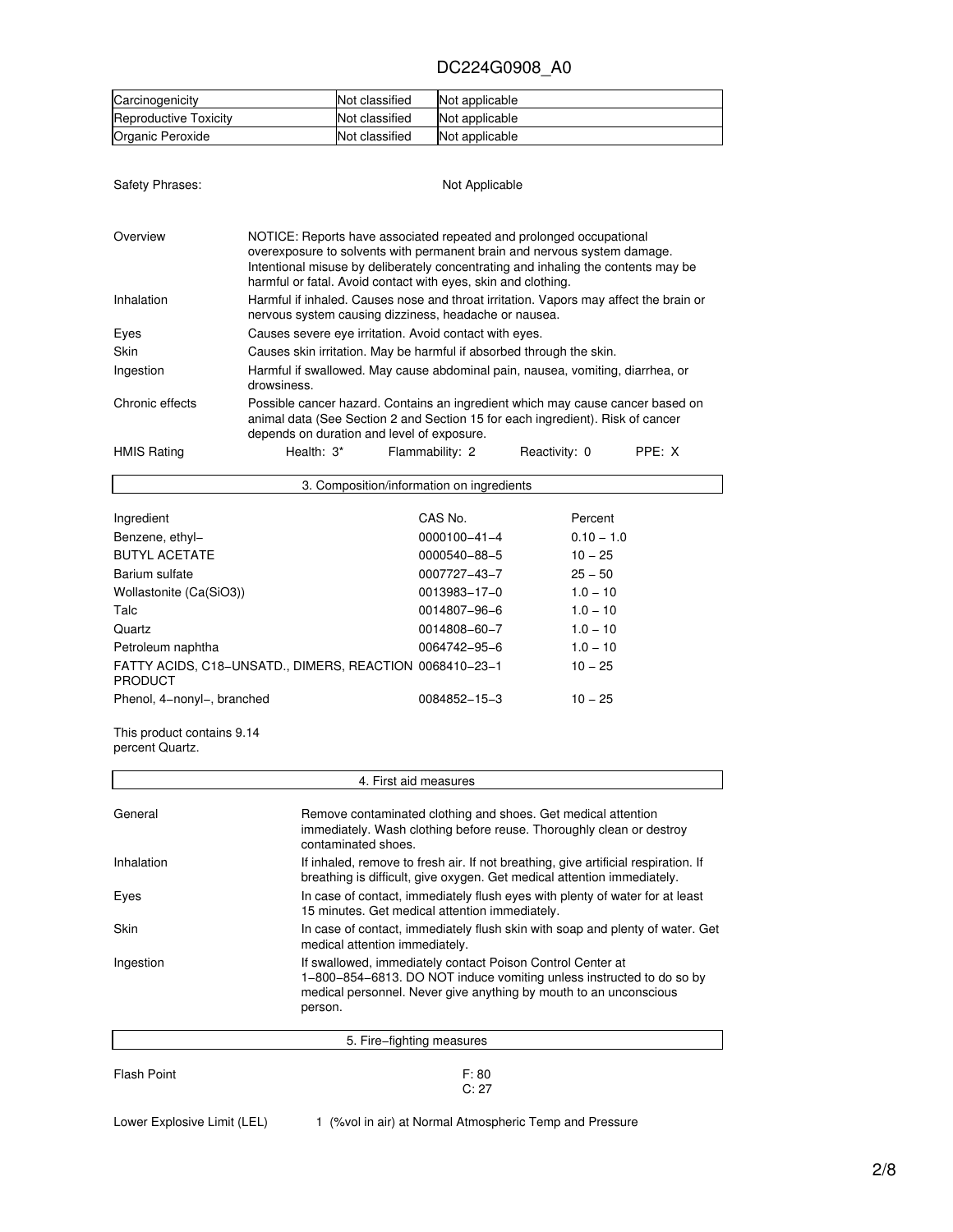|                                     | 6. Accidental release measures                                                                                                                                                                                                                                                                                                                                                                                                                                                                                                                                  |
|-------------------------------------|-----------------------------------------------------------------------------------------------------------------------------------------------------------------------------------------------------------------------------------------------------------------------------------------------------------------------------------------------------------------------------------------------------------------------------------------------------------------------------------------------------------------------------------------------------------------|
| Spill Response<br>Procedures        | ELIMINATE ALL IGNITION SOURCES (no smoking, flares, sparks or flames in<br>immediate area). Use only non-sparking equipment to handle spilled material and<br>absorbent. Do not touch or walk through spilled material. Stop leak if you can do so<br>without risk. Prevent entry into waterways, sewers, basements or confined areas. A<br>vapor suppressing foam may be used to reduce vapors. Absorb or cover with dry<br>earth, sand, or other non–combustible material and transfer to containers. Use<br>non-sparking tools to collect absorbed material. |
| <b>Public Safety</b>                | CALL CHEMTREC at (800)-424-9300 for emergency response. Isolate spill or leak<br>area immediately for at least 50 meters (150 feet) in all directions. Keep unauthorized<br>personnel away. Stay upwind. Keep out of low areas. Ventilate closed spaces before<br>entering. LARGE SPILLS: Consider initial downwind evacuation for at least 300<br>meters (1000 feet).                                                                                                                                                                                          |
| ERG Guide No.                       | 128                                                                                                                                                                                                                                                                                                                                                                                                                                                                                                                                                             |
|                                     | 7. Handling and storage                                                                                                                                                                                                                                                                                                                                                                                                                                                                                                                                         |
| Storage Temperature                 | Store between 40-100F (4-38C).                                                                                                                                                                                                                                                                                                                                                                                                                                                                                                                                  |
| Handling and Storage<br>Precautions | Keep away from heat, sparks and flame. Do not smoke. Extinguish all flames and<br>pilot lights, and turn off stoves, heaters, electric motors and other sources of ignition<br>during use and until all vapors are gone. Vapors may cause flash fire or ignite<br>explosively. Prevent build-up of vapors by opening all windows and doors to achieve<br>cross-ventilation. Avoid contact with eyes and clothing. Avoid prolonged or repeated<br>contact with skin. Close container after each use. Wash thoroughly after handling.                             |

#### 8. Exposure controls and personal protection

| CAS No.                      | Ingredient   | Exposure<br><b>Source</b>  | Value                                                                           |
|------------------------------|--------------|----------------------------|---------------------------------------------------------------------------------|
| 0000100-41-4 Benzene, ethyl- |              | OSHA                       | 100 ppm TWA; 435 mg/m3 TWA125 ppm STEL;<br>545 mg/m3 STEL                       |
|                              |              | <b>ACGIH</b>               | 100 ppm TWA125 ppm STEL                                                         |
|                              |              | <b>NIOSH</b>               | 100 ppm TWA; 435 mg/m3 TWA125 ppm STEL;<br>545 mg/m3 STEL800 ppm IDLH (10% LEL) |
|                              |              | Supplier                   | No Established Limit                                                            |
|                              |              | OHSA.<br>CAN               | 100 ppm TWA125 ppm STEL                                                         |
|                              |              | Mexico                     | 100 ppm TWA; 435 mg/m3 TWA125 ppm STEL;<br>545 mg/m3 STEL                       |
|                              |              | Brazil                     | 78 ppm TWA; 340 mg/m3 TWA                                                       |
| 0000540-88-5 BUTYL ACETATE   | OSHA         | 200 ppm TWA; 950 mg/m3 TWA |                                                                                 |
|                              | <b>ACGIH</b> | 200 ppm TWA                |                                                                                 |
|                              |              | <b>NIOSH</b>               | 200 ppm TWA; 950 mg/m3 TWA1500 ppm IDLH<br>(10% LEL)                            |
|                              |              | Supplier                   | No Established Limit                                                            |
|                              |              | OHSA.<br>CAN               | 200 ppm TWA                                                                     |
|                              |              | Mexico                     | 200 ppm TWA; 950 mg/m3 TWA250 ppm STEL;<br>1190 mg/m3 STEL                      |
|                              |              | Brazil                     | No Established Limit                                                            |
| l0007727-43-7 Barium sulfate |              | OSHA                       | 15 mg/m3 TWA (total dust); 5 mg/m3 TWA<br>(respirable fraction)                 |
|                              |              | <b>ACGIH</b>               | 10 mg/m3 TWA                                                                    |
|                              |              | <b>NIOSH</b>               | 10 mg/m3 TWA (total dust); 5 mg/m3 TWA<br>(respirable dust)                     |
|                              |              | Supplier                   | No Established Limit                                                            |
|                              |              | OHSA.<br>CAN               | 10 mg/m3 TWA (total dust)                                                       |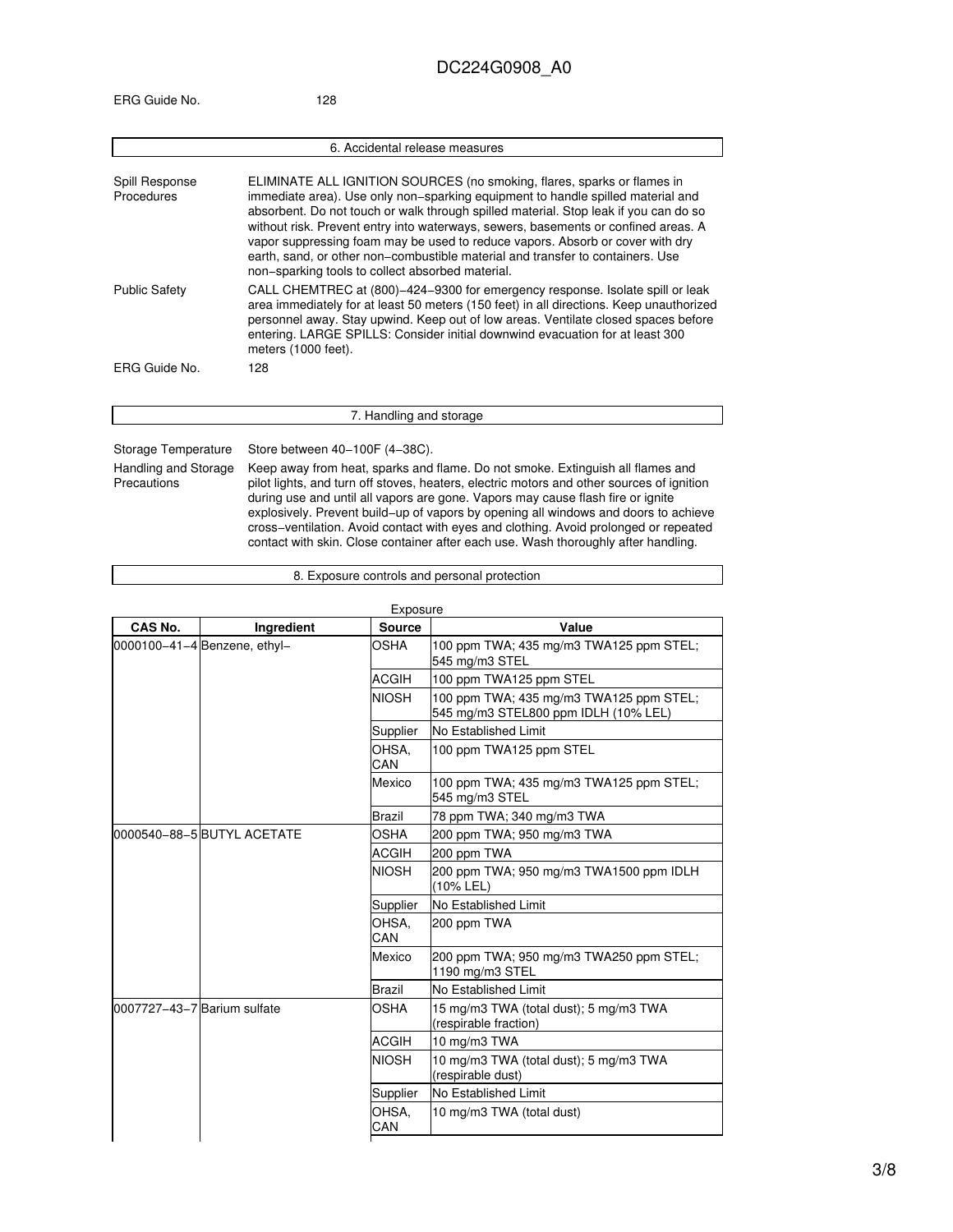|                     |                                         | Mexico        | No Established Limit                             |
|---------------------|-----------------------------------------|---------------|--------------------------------------------------|
|                     |                                         | Brazil        | No Established Limit                             |
|                     | 0013983-17-0 Wollastonite (Ca(SiO3))    | <b>OSHA</b>   | No Established Limit                             |
|                     |                                         | ACGIH         | No Established Limit                             |
|                     |                                         | <b>NIOSH</b>  | No Established Limit                             |
|                     |                                         | Supplier      | No Established Limit                             |
|                     |                                         | OHSA.         | No Established Limit                             |
|                     |                                         | CAN           |                                                  |
|                     |                                         | Mexico        | No Established Limit                             |
|                     |                                         | Brazil        | No Established Limit                             |
| l0014807–96–6lTalc  |                                         | OSHA          | No Established Limit                             |
|                     |                                         | ACGIH         | 2 mg/m3 TWA (particulate matter containing no    |
|                     |                                         |               | asbestos and                                     |
|                     |                                         | NIOSH         | 2 mg/m3 TWA (containing no Asbestos and          |
|                     |                                         | Supplier      | No Established Limit                             |
|                     |                                         | OHSA.         | 2 mg/m3 TWA (containing no Asbestos and          |
|                     |                                         | CAN           |                                                  |
|                     |                                         | Mexico        | 2 mg/m3 TWA (respirable fraction)                |
|                     |                                         | Brazil        | No Established Limit                             |
| 0014808-60-7 Quartz |                                         | OSHA          | No Established Limit                             |
|                     |                                         | ACGIH         | 0.025 mg/m3 TWA (respirable fraction)            |
|                     |                                         | NIOSH         | 0.05 mg/m3 TWA (respirable dust) 50 mg/m3 IDLH   |
|                     |                                         |               | (respirable dust)                                |
|                     |                                         | Supplier      | No Established Limit                             |
|                     |                                         | OHSA.         | 0.10 mg/m3 TWA (designated substance regulation, |
|                     |                                         | CAN           | respirable)0.10 mg/m3 TWA (respirable fraction)  |
|                     |                                         | Mexico        | 0.1 mg/m3 TWA (respirable fraction)              |
|                     |                                         | Brazil        | No Established Limit                             |
|                     | 0064742-95-6 Petroleum naphtha          | OSHA          | No Established Limit                             |
|                     |                                         | ACGIH         | No Established Limit                             |
|                     |                                         | <b>NIOSH</b>  | No Established Limit                             |
|                     |                                         | Supplier      | No Established Limit                             |
|                     |                                         | OHSA.         | No Established Limit                             |
|                     |                                         | CAN           |                                                  |
|                     |                                         | Mexico        | No Established Limit                             |
|                     |                                         | Brazil        | No Established Limit                             |
|                     | 0068410–23–1 FATTY ACIDS,               | OSHA          | No Established Limit                             |
|                     | C18-UNSATD., DIMERS,                    | ACGIH         | No Established Limit                             |
|                     | <b>REACTION PRODUCT</b>                 | <b>NIOSH</b>  | <b>No Established Limit</b>                      |
|                     |                                         |               |                                                  |
|                     |                                         |               |                                                  |
|                     |                                         | Supplier      | No Established Limit                             |
|                     |                                         | OHSA,         | No Established Limit                             |
|                     |                                         | CAN           |                                                  |
|                     |                                         | Mexico        | No Established Limit                             |
|                     |                                         | Brazil        | No Established Limit                             |
|                     | 0084852-15-3 Phenol, 4-nonyl-, branched | OSHA          | No Established Limit                             |
|                     |                                         | ACGIH         | No Established Limit                             |
|                     |                                         | NIOSH         | No Established Limit                             |
|                     |                                         | Supplier      | No Established Limit                             |
|                     |                                         | OHSA,         | No Established Limit                             |
|                     |                                         | CAN<br>Mexico | No Established Limit                             |

| <b>Health Data</b>          |                                    |               |                                                |
|-----------------------------|------------------------------------|---------------|------------------------------------------------|
| CAS No.                     | Ingredient                         | <b>Source</b> | Value                                          |
|                             | $0000100 - 41 - 4$ Benzene, ethyl- |               | NIOSH Eye skin                                 |
|                             | 0000540-88-5 BUTYL ACETATE         |               | NIOSH Eye and throat irritation CNS depression |
| 0007727-43-7 Barium sulfate |                                    |               | NIOSH Eye nose                                 |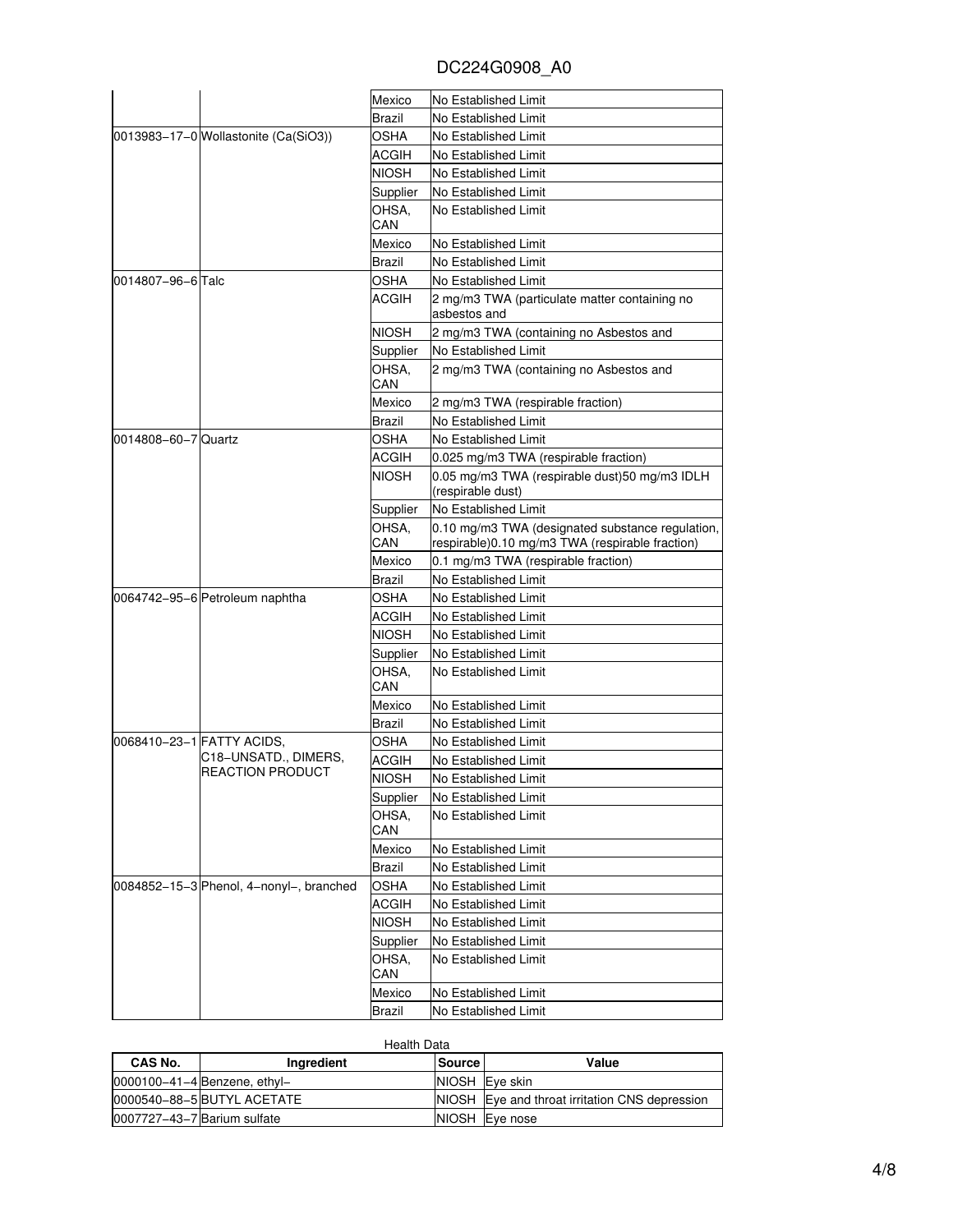|                     | $ 0013983-17-0 $ Wollastonite (Ca(SiO3))                                                             |              | <b>NIOSH No Established Limit</b>                                                                                          |
|---------------------|------------------------------------------------------------------------------------------------------|--------------|----------------------------------------------------------------------------------------------------------------------------|
| 0014807-96-6 Talc   |                                                                                                      | <b>NIOSH</b> | (containing asbestos); Fibrotic<br>pneumoconiosis; (containing no<br>asbestos); Nonmalignant respiratory<br><b>effects</b> |
| 0014808-60-7 Quartz |                                                                                                      |              | NIOSH Chronic lung disease (silicosis)                                                                                     |
|                     | 0064742-95-6 Petroleum naphtha                                                                       |              | <b>NIOSH</b> No Established Limit                                                                                          |
|                     | 0068410-23-1 FATTY ACIDS, C18-UNSATD., DIMERS, NIOSH No Established Limit<br><b>REACTION PRODUCT</b> |              |                                                                                                                            |
|                     | 0084852-15-3 Phenol, 4-nonyl-, branched                                                              |              | NIOSH No Established Limit                                                                                                 |

| CAS No.                     | Ingredient                           | Source      | Value                                                                  |
|-----------------------------|--------------------------------------|-------------|------------------------------------------------------------------------|
|                             | 0000100-41-4 Benzene, ethyl-         | OSHA        | Select Carcinogen: Yes                                                 |
|                             |                                      | <b>NTP</b>  | Known: No; Suspected: No                                               |
|                             |                                      | <b>IARC</b> | Group 1: No; Group 2a: No; Group 2b: Yes; Group 3: No;<br>Group 4: No; |
|                             | 0000540-88-5 BUTYL ACETATE           | OSHA        | Select Carcinogen: No                                                  |
|                             |                                      | <b>NTP</b>  | Known: No; Suspected: No                                               |
|                             |                                      | <b>IARC</b> | Group 1: No: Group 2a: No: Group 2b: No: Group 3: No:<br>Group 4: No;  |
| 0007727-43-7 Barium sulfate |                                      | OSHA        | Select Carcinogen: No                                                  |
|                             |                                      | <b>NTP</b>  | Known: No: Suspected: No                                               |
|                             |                                      | <b>IARC</b> | Group 1: No: Group 2a: No: Group 2b: No: Group 3: No:<br>Group 4: No;  |
|                             | 0013983-17-0 Wollastonite (Ca(SiO3)) | <b>OSHA</b> | Select Carcinogen: No                                                  |
|                             |                                      | <b>NTP</b>  | Known: No; Suspected: No                                               |
|                             |                                      | <b>IARC</b> | Group 1: No: Group 2a: No: Group 2b: No: Group 3: Yes:<br>Group 4: No; |
| 0014807-96-6 Talc           |                                      | OSHA        | Select Carcinogen: No                                                  |
|                             |                                      | <b>NTP</b>  | Known: No; Suspected: No                                               |
|                             |                                      | <b>IARC</b> | Group 1: No; Group 2a: No; Group 2b: No; Group 3: Yes;<br>Group 4: No; |
| 0014808-60-7 Quartz         |                                      | <b>OSHA</b> | Select Carcinogen: Yes                                                 |
|                             |                                      | <b>NTP</b>  | Known: Yes: Suspected: No                                              |
|                             |                                      | <b>IARC</b> | Group 1: Yes; Group 2a: No; Group 2b: No; Group 3: No;<br>Group 4: No; |
|                             | 0064742-95-6 Petroleum naphtha       | OSHA        | Select Carcinogen: No                                                  |
|                             |                                      | <b>NTP</b>  | Known: No; Suspected: No                                               |
|                             |                                      | <b>IARC</b> | Group 1: No; Group 2a: No; Group 2b: No; Group 3: No;<br>Group 4: No;  |
|                             | 0068410-23-1 FATTY ACIDS,            | OSHA        | Select Carcinogen: No                                                  |
|                             | C18-UNSATD.,                         | <b>NTP</b>  | Known: No; Suspected: No                                               |
|                             | DIMERS, REACTION<br><b>PRODUCT</b>   | IARC        | Group 1: No; Group 2a: No; Group 2b: No; Group 3: No;<br>Group 4: No;  |
|                             | 0084852-15-3 Phenol, 4-nonyl-,       | OSHA        | Select Carcinogen: No                                                  |
|                             | branched                             | <b>NTP</b>  | Known: No; Suspected: No                                               |
|                             |                                      | IARC        | Group 1: No: Group 2a: No: Group 2b: No: Group 3: No:<br>Group 4: No:  |

#### Carcinogen Data

Respiratory Select equipment to provide protection from the ingredients listed in Section 3 of this document. Ensure fresh air entry during application and drying. If you experience eye watering, headache or dizziness or if air monitoring demonstrates dust, vapor, or mist levels are above applicable limits, wear an appropriate, properly fitted respirator (NIOSH approved) during and after application. Follow respirator manufacturer's directions for respirator use. FOR USERS OF 3M RESPIRATORY PROTECTION ONLY: For information and assistance on 3M occupational health and safety products, call OH&ESD Technical Service toll free in U.S.A. 1−800−243−4630, in Canada call 1−800−267−4414. Please do not contact these numbers regarding other manufacturer's respiratory protection products. 3M does not endorse the accuracy of the information contained in this Material Safety Data Sheet.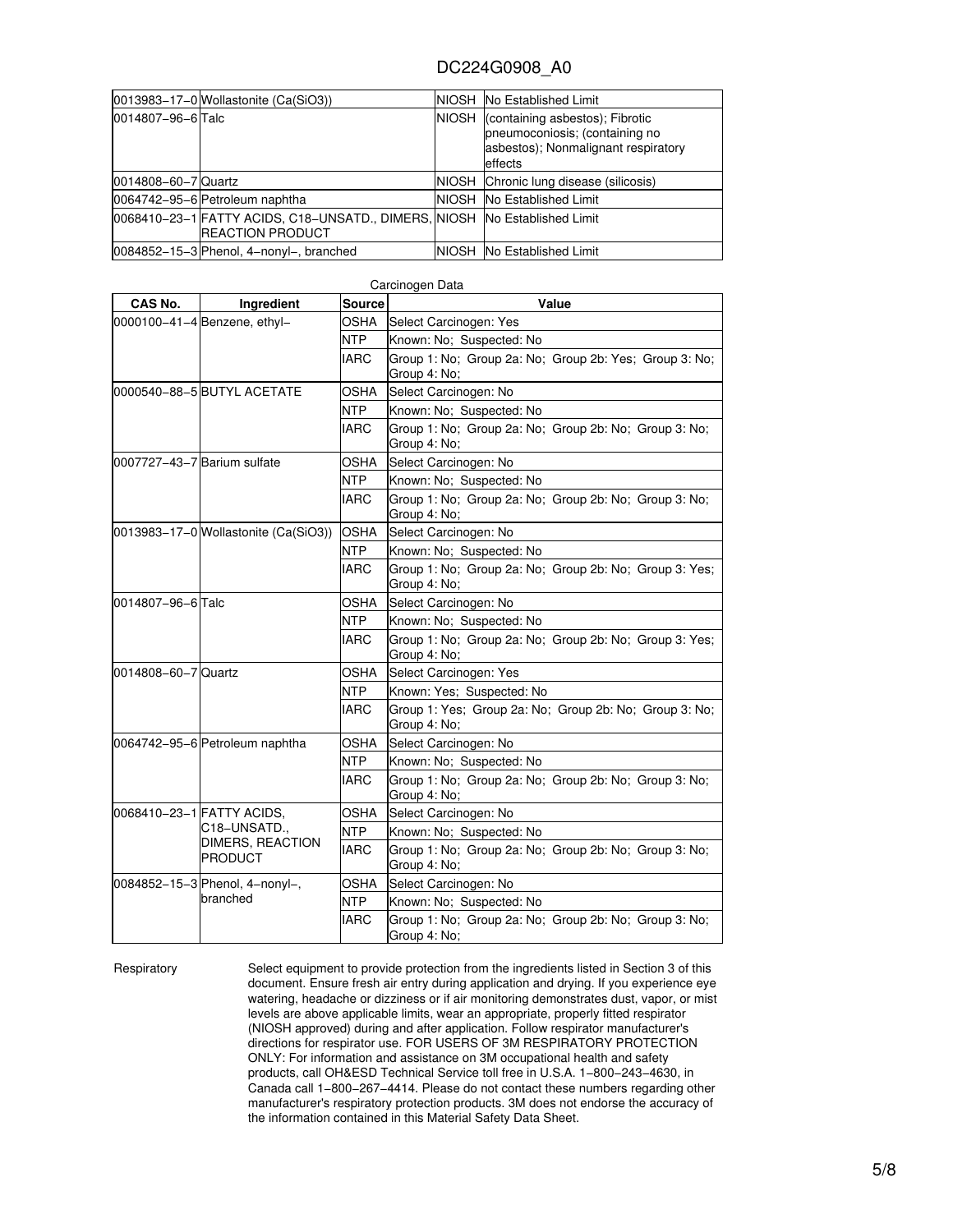| Eyes                        | Avoid contact with eyes. Protective equipment should be selected to provide<br>protection from exposure to the chemicals listed in Section 3 of this document.<br>Depending on the site–specific conditions of use, safety glasses, chemical goggles,<br>and/or head and face protection may be required to prevent contact. The equipment<br>must be thoroughly cleaned, or discarded after each use. |
|-----------------------------|--------------------------------------------------------------------------------------------------------------------------------------------------------------------------------------------------------------------------------------------------------------------------------------------------------------------------------------------------------------------------------------------------------|
| Skin                        | Protective equipment should be selected to provide protection from exposure to the<br>chemicals listed in Section 3 of this document. Depending on the site-specific<br>conditions of use, protective gloves, apron, boots, head and face protection may be<br>required to prevent contact. The equipment must be thoroughly cleaned, or discarded<br>after each use.                                  |
| <b>Engineering Controls</b> | Prevent build-up of vapors by opening all windows and doors to achieve<br>cross-ventilation.                                                                                                                                                                                                                                                                                                           |
| <b>Other Work Practices</b> | Emergency eye wash fountains and safety showers should be available in the<br>immediate vicinity of any potential exposure. Use good personal hygiene practices.<br>Wash hands before eating, drinking, using toilet facilities, etc. Promptly remove soiled<br>clothing and wash clothing thoroughly before reuse. Shower after work using plenty of<br>soap and water.                               |

|                         | 9. Physical and chemical properties                                                                                                                                                |
|-------------------------|------------------------------------------------------------------------------------------------------------------------------------------------------------------------------------|
| <b>Physical State</b>   | Liquid Coloured                                                                                                                                                                    |
| рH                      | 9                                                                                                                                                                                  |
| <b>Specific Gravity</b> | 1.40                                                                                                                                                                               |
| <b>Boiling Point F</b>  | 208                                                                                                                                                                                |
| Vapor Density           | Heavier than air                                                                                                                                                                   |
| VOC $%$                 | Refer to the Technical Data Sheet or label where information is available.                                                                                                         |
| <b>Evaporation Rate</b> | Slower than ether                                                                                                                                                                  |
|                         | 10. Stability and reactivity                                                                                                                                                       |
| General                 | This product is stable and hazardous polymerization will not occur. Not sensitive to<br>mechanical impact. Excessive heat and fumes generation can occur if improperly<br>handled. |
|                         | Incompatible Materials Strong oxidizing agents.                                                                                                                                    |
|                         |                                                                                                                                                                                    |

| Hazardous    | May produce hazardous fumes when heated to decomposition as in welding. Fumes |
|--------------|-------------------------------------------------------------------------------|
| Decompostion | may produce Carbon Dioxide and Carbon Monoxide.                               |

#### 11. Toxicological information

| Ingredient                                                              | Oral LD50,<br>mg/kg                 | Skin LD50,<br>mg/kg                 | <b>Inhalation</b><br>Vapor LD50,<br>mq/L/4hr |
|-------------------------------------------------------------------------|-------------------------------------|-------------------------------------|----------------------------------------------|
| Benzene, ethyl- $- (0000100 - 41 - 4)$                                  | $3,500.00$ , Rat $-$<br>Category: 5 | 15,354.00, Rabbit<br>- Category: NA | 17.20, Rat -<br>Category: 4                  |
| BUTYL ACETATE - (0000540-88-5)                                          | 4,100.00, Rat $-$<br>Category: 5    | 2,000.00, Rabbit<br>- Category: 4   |                                              |
| Barium sulfate - (0007727-43-7)                                         |                                     |                                     |                                              |
| Wollastonite (Ca(SiO3)) - (0013983-17-0)                                |                                     |                                     |                                              |
| Talc – (0014807–96–6)                                                   |                                     |                                     |                                              |
| Quartz - (0014808-60-7)                                                 | $500.00$ , Rat $-$<br>Category: 4   |                                     |                                              |
| Petroleum naphtha – (0064742–95–6)                                      | $8,400.00, Rat -$<br>Category: NA   | 2,000.00, Rabbit<br>- Category: 4   | 5.20, Rat $-$<br>Category: 3                 |
| FATTY ACIDS, C18–UNSATD., DIMERS,<br> REACTION PRODUCT - (0068410-23-1) |                                     |                                     |                                              |
| Phenol, 4-nonyl-, branched - $(0084852 - 15 - 3)$                       | 580.00, Rat $-$<br>Category: 4      | 2,031.00, Rabbit<br>- Category: 5   |                                              |

General NOTICE: Reports have associated repeated and prolonged occupational overexposure to solvents with permanent brain and nervous system damage. Intentional misuse by deliberately concentrating and inhaling the contents may be harmful or fatal. No additional information provided for this product. See Sections 8 and 11 for chemical specific data.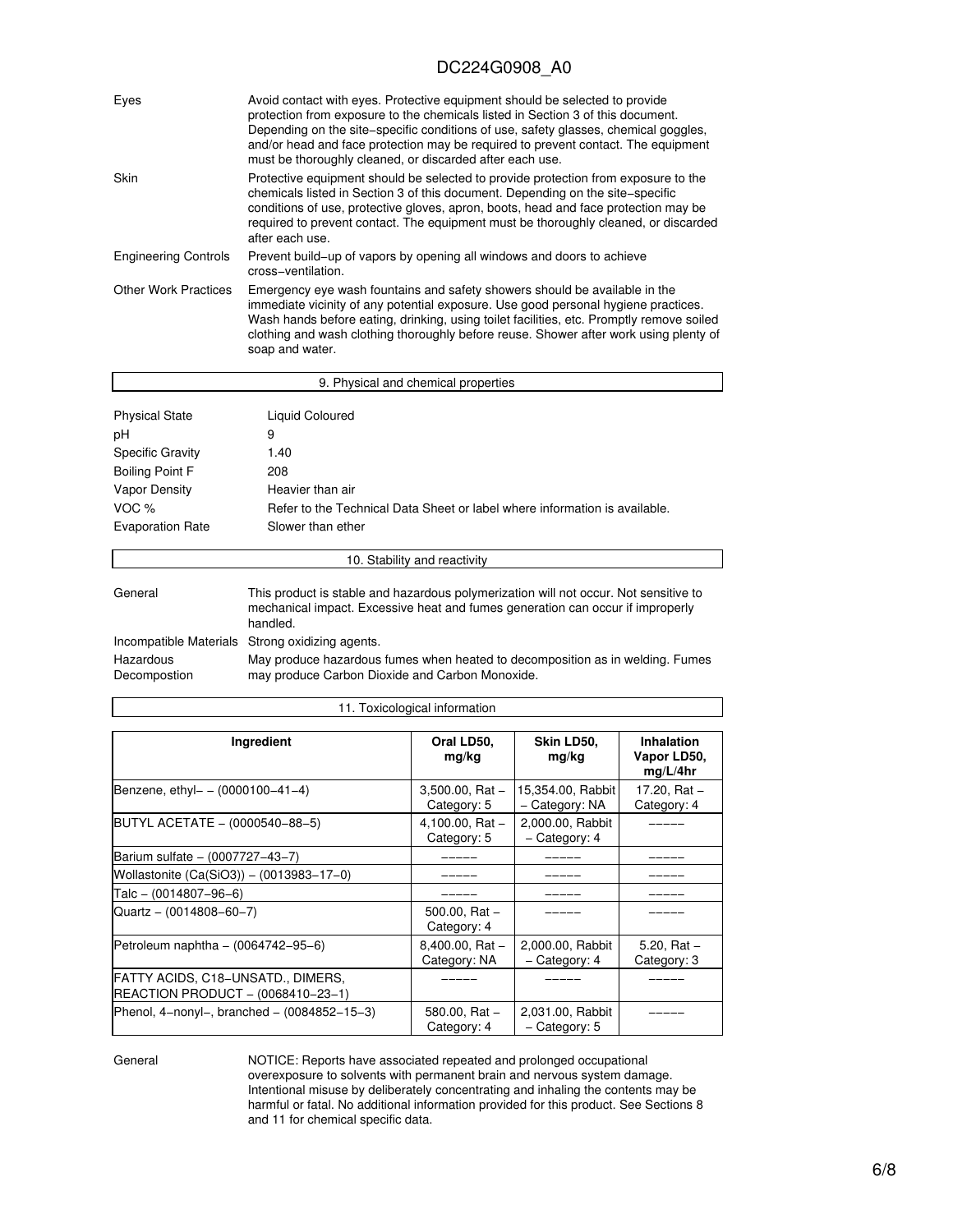12. Ecological information

No additional information provided for this product. See Sections 8 and 11 for chemical specific data.

13. Disposal considerations

Dispose of in accordance with local, state and federal regulations. (Also reference RCRA information in Section 15 if listed).

#### 14. Transport information DOT (Domestic Surface Transportation) IMO / IMDG (Ocean Transportation) DOT Proper Shipping Name PAINT **IMDG** Proper Shipping PAINT Name DOT Hazard Class 3 3 3 IMDG Hazard Class 3 − Flammable and Combustible liquid UN / NA Number UN 1263 UN / NA Number UN 1263 DOT Packing Group III **IMDG Packing Group** III CERCLA/DOT RQ 2157 gal. / 25202 lbs. System Reference Code 2 15. Regulatory information Regulatory Overview The regulatory data in Section 15 is not intended to be all−inclusive, only selected regulations are represented. All ingredients of this product are listed on the TSCA (Toxic Substance Control Act) Inventory or are not required to be listed on the TSCA Inventory. WHMIS Classification B2:D2B DOT Marine Pollutants (10%) Phenol, 4−nonyl−, branched DOT Severe Marine Pollutants (1%): (No Product Ingredients Listed) EPCRA 311/312 Chemicals and RQs (>.1%) : Benzene, ethyl− (1000 lb final RQ; 454 kg final RQ) Benzene, 1,2−dimethyl− (1000 lb final RQ; 454 kg final RQ) BUTYL ACETATE (5000 lb final RQ (listed under Butyl acetate); 2270 kg final RQ (listed under Butyl acetate)) Benzene, 1,4−dimethyl− (100 lb final RQ; 45.4 kg final RQ) Xylenes (o−, m−, p− isomers) (100 lb final RQ; 45.4 kg final RQ) EPCRA 302 Extremely Hazardous (>.1%) : (No Product Ingredients Listed) EPCRA 313 Toxic Chemicals (>.1%) : Benzene, ethyl− Benzene, 1,2−dimethyl− Benzene, 1,4−dimethyl− Xylenes (o−, m−, p− isomers) Mass RTK Substances (>1%) : Barium sulfate **Quartz** Talc BUTYL ACETATE Mass Extraordinarily Haz Sub (>.01%) : **Quartz** Penn RTK Substances (>1%) : Barium sulfate **Quartz** Talc BUTYL ACETATE